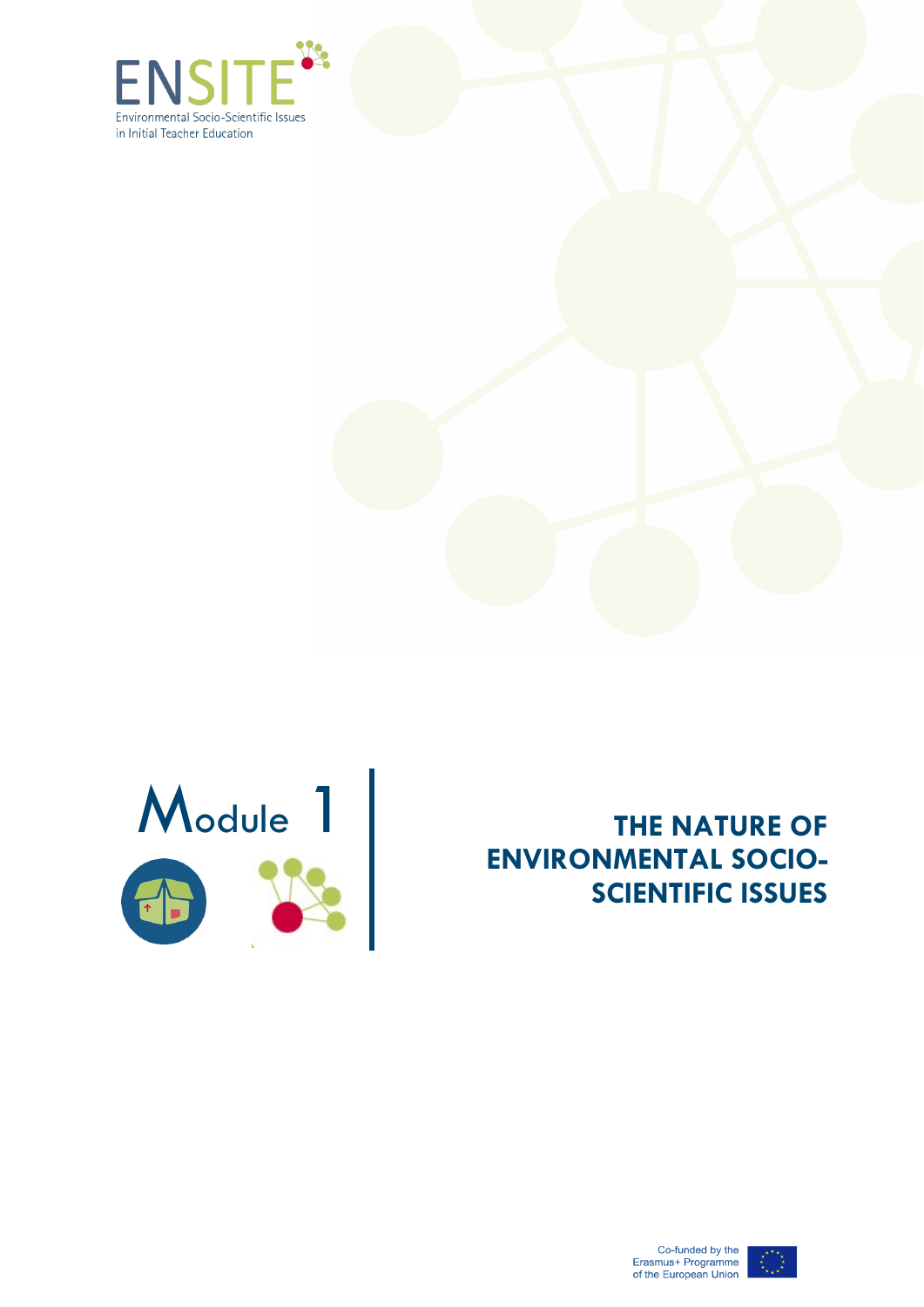



This outline is based on the work within the project Environmental Socio-Scientific Issues in Initial Teacher Education (ENSITE). Coordination: Prof. Dr. Katja Maaß, UNIVERSITY OF EDUCATION FREIBURG, Germany. Partners: UNIVERSITEIT UTRECHT, Netherlands; ETHNIKO KAI KAPODISTRIAKO PANEPISTIMIO ATHINON, Greece; UNIVERSITÄT KLAGENFURT, Austria; UNIVERZITA KARLOVA, Czech Republic; UNIVERSITA TA MALTA, Malta; HACETTEPE UNIVERSITY, Turkey; NORGES TEKNISK-NATURVITENSKAPELIGE UNIVERSITET NTNU, Norway; UNIVERSITY OF NICOSIA, Cyprus; INSTITUTE OF MATHEMATICS AND INFORMATICS AT THE BULGARIAN ACADEMY OF SCIENCE, Bulgaria; UNIVERZITA KONSTANTINA FILOZOFA V NITRE, Slovakia.

The project Environmental Socio-Scientific Issues in Initial Teacher Education (ENSITE) has received co -funding by the Erasmus+ programme of the European Union (grant no. 2019-1-DE01-KA203-005046). Neither the European Union/European Commission nor the project's national funding agency DAAD are responsible for the content or liable for any losses or damage resulting of the use of these resources.

© ENSITE project (grant no. 2019-1-DE01-KA203-005046) 2019-2022, lead contributions by International Centre for STEM Education (ICSE) at the University of Education Freiburg, Germany. CC BY-NC-SA 4.0 license granted.







Pädagogische Hochschule Freiburg Université des Sciences de l'Education · University of Education



1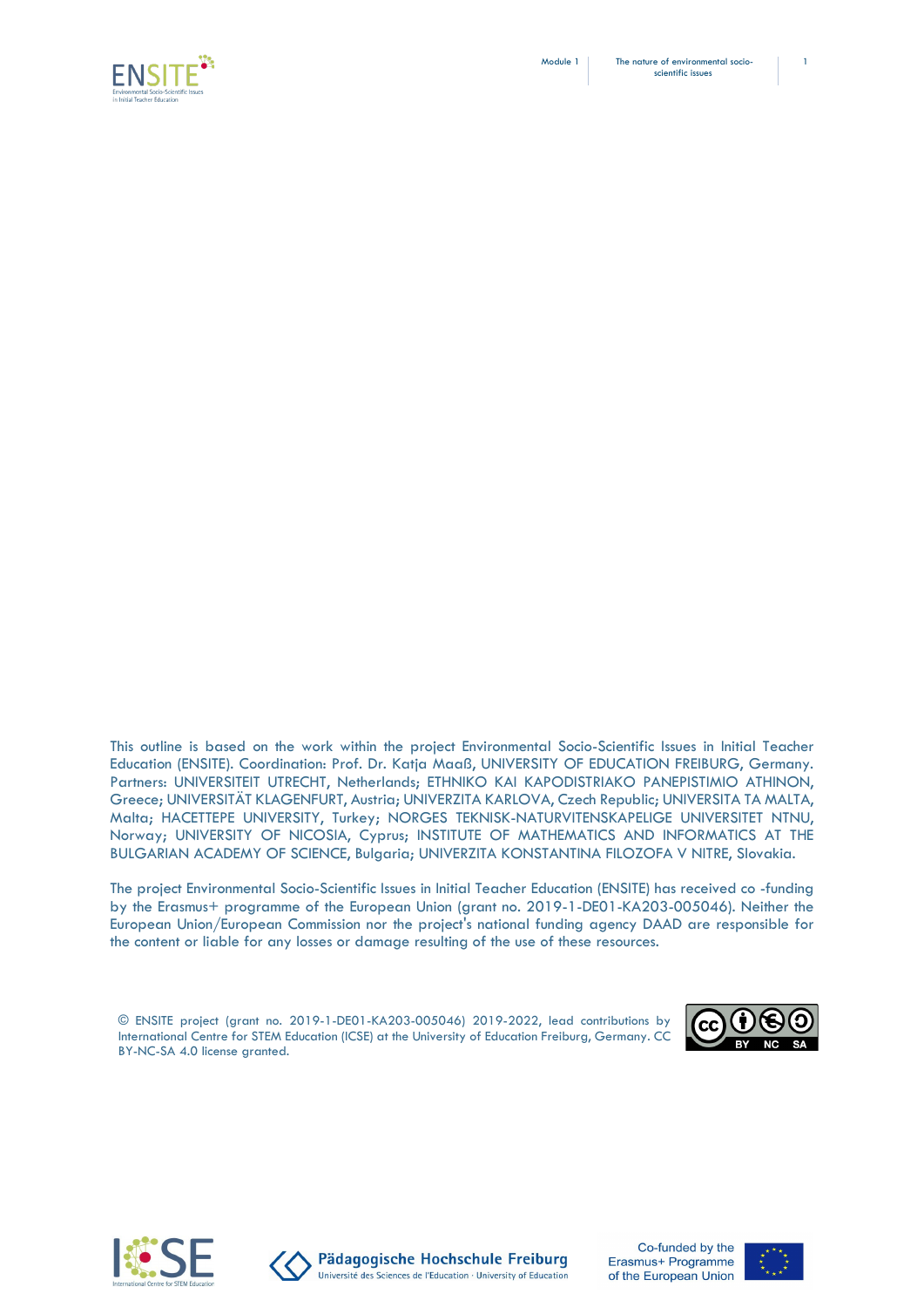2





# **General overview and aim**

In this module future teachers in initial teacher education are introduced to environmental socio-scientific issues. The intention is to make student teachers familiar with the topic by giving them concrete examples and connect these examples to a broader theoretical background. They will learn what environmental socio-scientific issues are and then connect dealing with them to goals of mathematics and science education. In particular they will reflect on the connection between maths and science and citizenship education and then connect citizenship education to socio-scientific issues. At the end of this introductory module students will get an overview about the modules to follow.

The module was designed so as to be relevant to day-to-day teaching. Therefore concrete examples were chosen to give future teachers experience in dealing with environmental socio-scientific issues themselves. Further examples give them the chance to plan using socioscientific issues in their teaching. Additionally, we also provide the theoretical background on aims of science and mathematics education to balance theory and practice and connect both aspects. The methods chosen prioritize student teachers' active learning.

This module is part of:

- LEARNING: Developing competences in dealing with environmental SSI themselves
- TEACHING: Acquiring teaching skills to support their future school students in developing these competences

Both aspects relate to (i) scientific competences, (ii) transversal skills like critical thinking, innovative mind-sets and forward-looking skills and (iii) taking into account the social, ethical and cultural aspects related to SSI when making decisions.

IO 1 is an introductory module and therefore has crosslinks to other modules. These crosslinks are intended and a strength of the approach as they help to deepen the knowledge on a certain aspect and to shed light on it from different perspectives. They also serve the purpose that the individual modules also can be used as stand-alone modules. If several modules are used it is of course the decision of the users whether or not they use them.

XXX Crosslinks need to be inserted at the end, when further modules are ready



### **Relevant topics**

In this introduction high emphasis is set on introducing environmental socio-scientific issues and their specific features to future teachers. Student teachers will learn what socioscientific issues are and how to deal with them. Then we will connect dealing with them in maths and science lessons to the aims of mathematics and science education by using the key competence concept of the European Commission (COM 2019).

Then future teachers will get a first insight in how to include them in their lessons. They will work on examples that can be dealt with at student level and plan a lesson with these examples.



Future teachers will

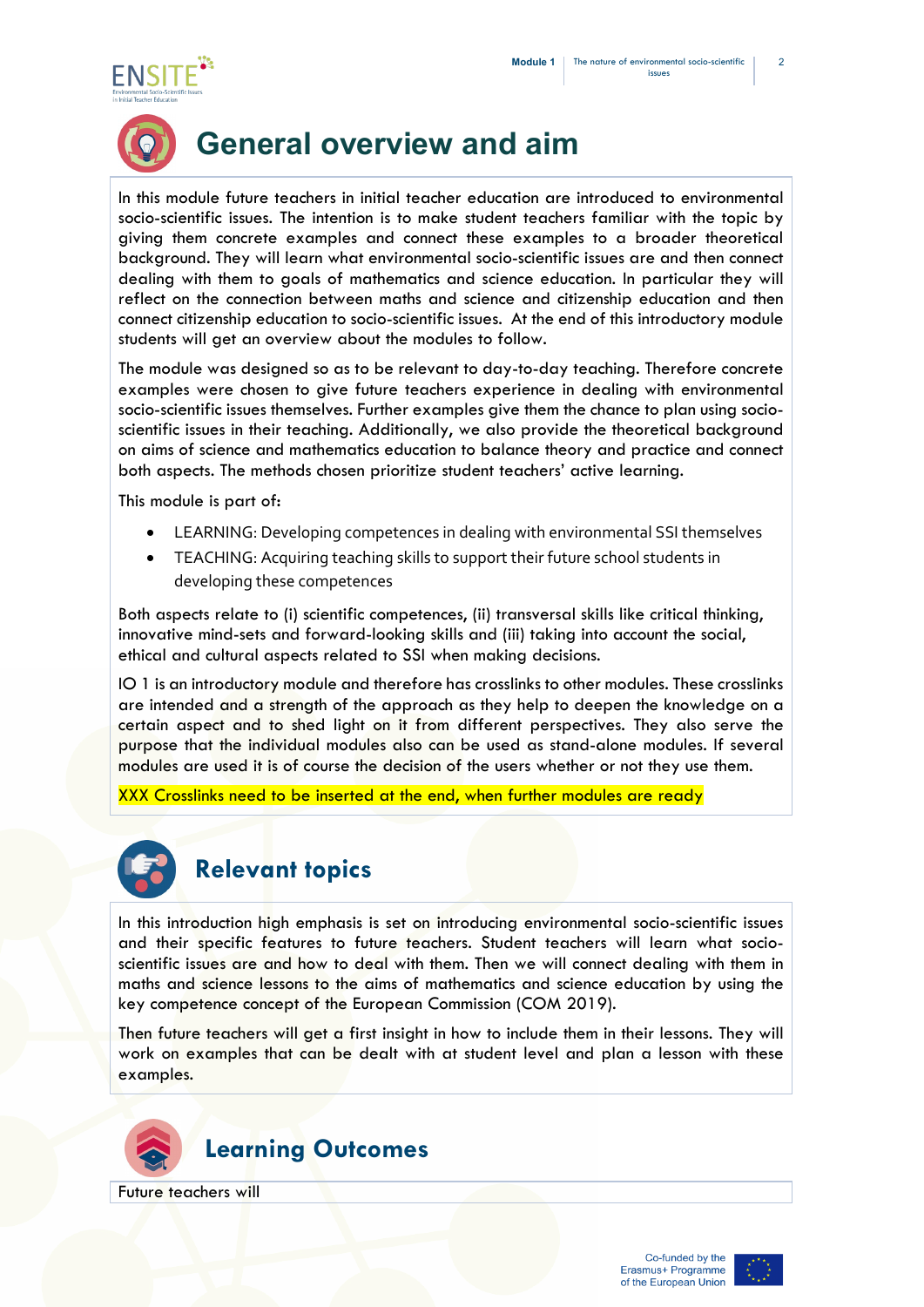3



- Be able to deal with environmental socio-scientific issues in an appropriate way (Activities 1.1, 1.2 and 1.3)
- Know that dealing with environmental socio-scientific issues includes transversal skills like critical thinking as well as ethical, social, economic and moral issues (Activity 1.3)
- Be able to describe the features of environmental socio-scientific issues and see that are different to "traditional" science and maths tasks (Activity 1.3)
- Be aware that dealing with environmental socio-scientific issues can be linked to the goals of mathematics and science education (Activity 2.1)
- Be aware about the necessity to link citizenship education to mathematics and science education (Activity 2.2)
- Be aware about the necessity that teaching science and mathematics should not only include learning science and mathematics but also learning about science and mathematics to dispel myths about science and maths (Activity 2.2)
- Be aware about the necessity that teaching science and mathematics should also include dealing with environmental SSI (Activity 2.2 und 3.1)
- Develop skills on how to deal with environmental socio-scientific issues in their future maths and science teaching (Activity 3.2)



### **Flowchart and Module plan**

This module involves three sections, all structured into several activities. It includes 215 minutes of sessions and 120 minutes of homework. It includes lecture parts, group discussions, debates and student presentations. The structure is as follows:

- What are environmental socio-scientific issues (SSI)?: 45 min
- How do environmental SSI connect to mathematics and science education? : 75 min
- How may environmental SSI be included in teaching: 100 min + 90 min Homework
- Outlook on the other modules: 5 min



1. What are environmental SSI? (45 mins)

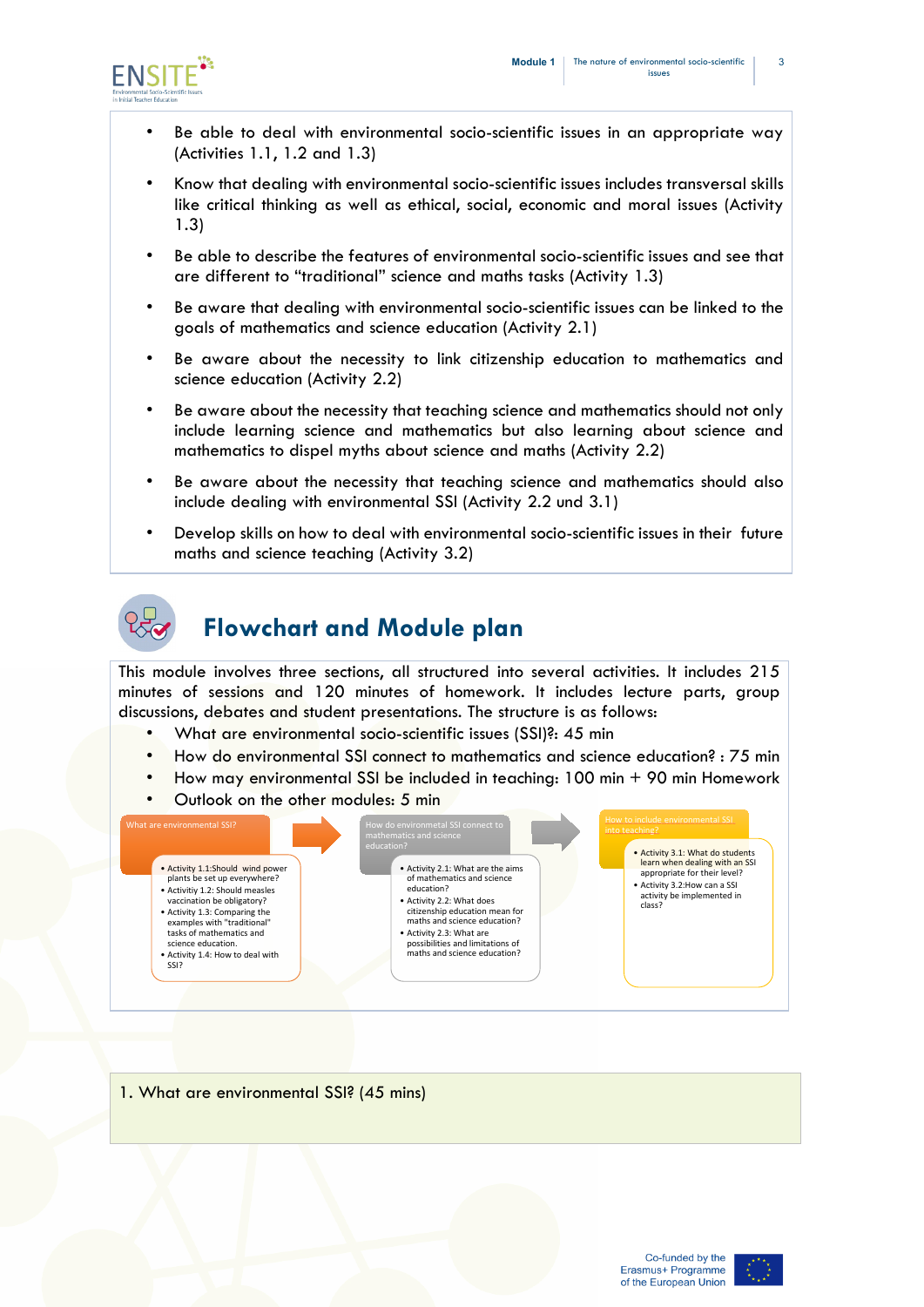

**1.1. "Should wind power plants be set up everywhere?" or Should measles vaccination be obligatory**





Duration: 45 minutes

This is a "warm up" activity. The intention is to allow future teachers to gain first insights on environmental SSI and let them experience the controversial character of SSI. Additionally, first reflections on the connections of SSI to science and mathematics education are initiated

To introduce SSI's we chose two well-known but fairly complex examples. "Should wind power plants be set up everywhere?" and "Should measles vaccination be obligatory

It is important that the lecturer will choose one of the two examples, depending on the student's background (it is not necessary to discuss both)

This session contributes to the achievement of the following learning outcome:

• Experience in dealing with environmental socio-scientific issues (Activity 1.1)

**1.2. Reflection on the use of these examples in class**





Duration: 30 minutes

Future teachers will reflect on what students can learn from these examples and to what extant they can be used in class to teach science.

This session contributes to the achievement of the following learning outcomes:

• Experience in dealing with environmental socio-scientific issues

**1.3. Comparing the examples with traditional tasks of mathematics and science education**





Duration: 45 minutes

The intention of this activity is to let future teachers reflect on the features of SSI in comparison to "traditional" mathematics and science tasks. They are supposed to discover that SSI are controversial and involve social, ethical, economic or moral aspects.

Teacher Educators introduce the module using the ppt presentation [1] and then present the activity 1.3 to preservice teachers.

This session contributes to the achievement of the following learning outcomes:

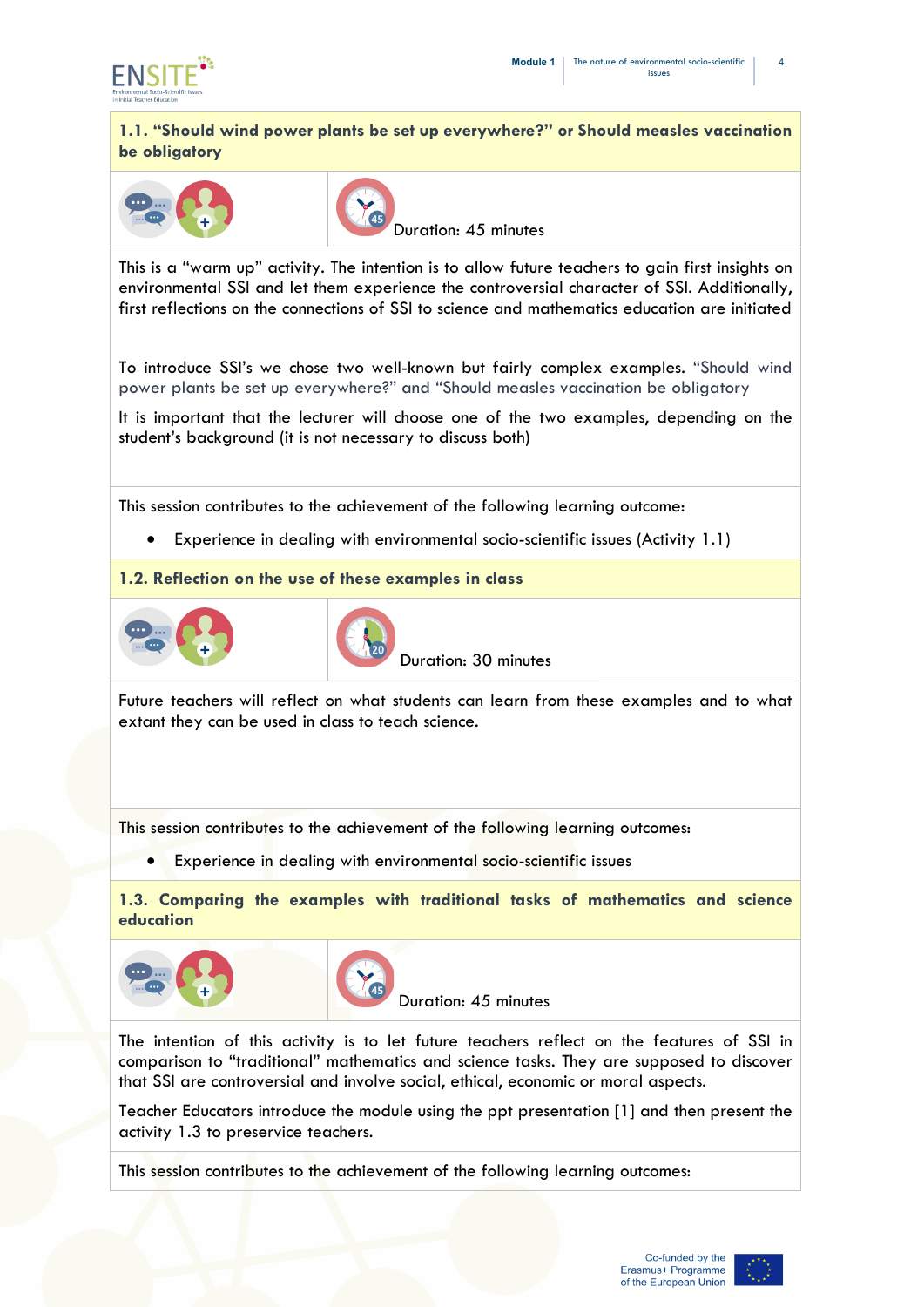

- Knowledge that dealing with environmental socio-scientific issues includes transversal skills like critical thinking as well as ethical, social, economic and moral issues.
- Knowledge on the features of environmental socio-scientific issues and see that are different to "traditional" science and maths tasks.
- **1.4. How to deal with SSI**





Duration: 45 minutes

The intention of this activity is to provide future teachers with the knowledge and skills to deal with environmental issues. They will acquire meta-knowledge on how to do so.

Teacher Educators introduce the module using the ppt presentation [1] and then present the activity 1.4 to preservice teachers.

This session contributes to the achievement of the following learning outcomes:

Skills on how to deal with them in an appropriate way

2. How do environmental SSI connect to mathematics and science education?

**2.1. What are the aims of mathematics education and science education?**



Duration: 20 minutes

Prospective teachers are expected to reflect on the aims of mathematics and science education based on their experiences. The intention of this activity is to make their own beliefs on the aims transparent.

This session contributes to the achievement of the following learning outcomes:

• Awareness that dealing with environmental socio-scientific issues can be linked to the goals of mathematics and science education

**2.2. What does citizenship education mean for maths education and science education? (65 min)**



In this session the teacher educator presents key competence concept of the European commission (including not only key competences in mathematics and science but also the key competence "citizenship". Then student teachers, working in groups, have reflect on how to connect citizenship competence to mathematics and science teaching.

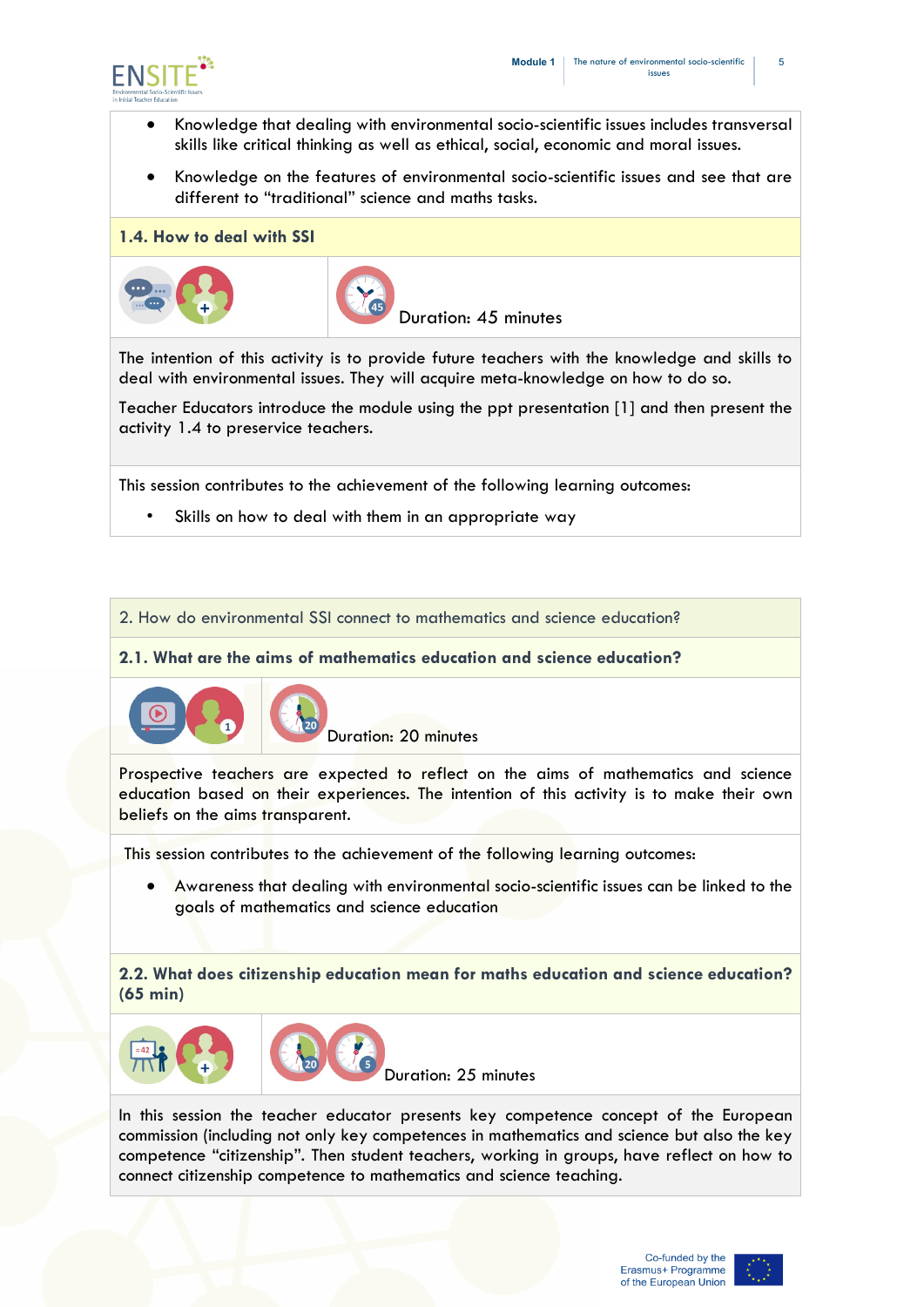

This session contributes to the achievement of the following learning outcomes:

• Awareness about the necessity to link citizenship education to mathematics and science education

#### **2.3. What are possibilities and limitations of science?**





Duration: 20 minutes

The intention of this session is to make student teachers reflect on their own beliefs and knowledge about the possibilities of mathematics and science.

Student teachers will think about what mathematics and science can offer to find solutions to global challenges and what they cannot offer. Afterwards they reflect on typical myths about mathematics and science. Afterwards these myths will be discussed. Afterwards they are given a list of myths about mathematics and science and are asked to correct them. Finally, they are asked if these reflections on the possibilities and limitations of science and mathematics should be included into science and maths education.

This session contributes to the achievement of the following learning outcomes:

- Awareness about the necessity that teaching science and mathematics should not only include learning science and mathematics but also learning about science and mathematics to dispel myths about science and maths (Activity 2.2)
- Awareness about the necessity that teaching science and mathematics should also include dealing with environmental SSI (Activity 2.2 und 3.1)
- 3. How to include environmental SSI into teaching? (100 min + 90 min homework)
- 3.1. What do students learn when dealing with a socio-scientific issue?



Duration: 40 minutes + 90 homework

The intention of this session is to make prospective teachers reflect on their beliefs whether or not such tasks should be included in their teaching.

To this end, future teachers first deal with an environmental SSI at school students level. They are supposed to solve the task and reflect on what school students learn when dealing with this task. They also have to reflect on their beliefs whether or not such tasks should be included in mathematics and science teaching.

This session contributes to the achievement of the following learning outcomes:

• Awareness about the necessity that teaching science and mathematics should also include dealing with environmental SSI (Activity 2.2 und 3.1)

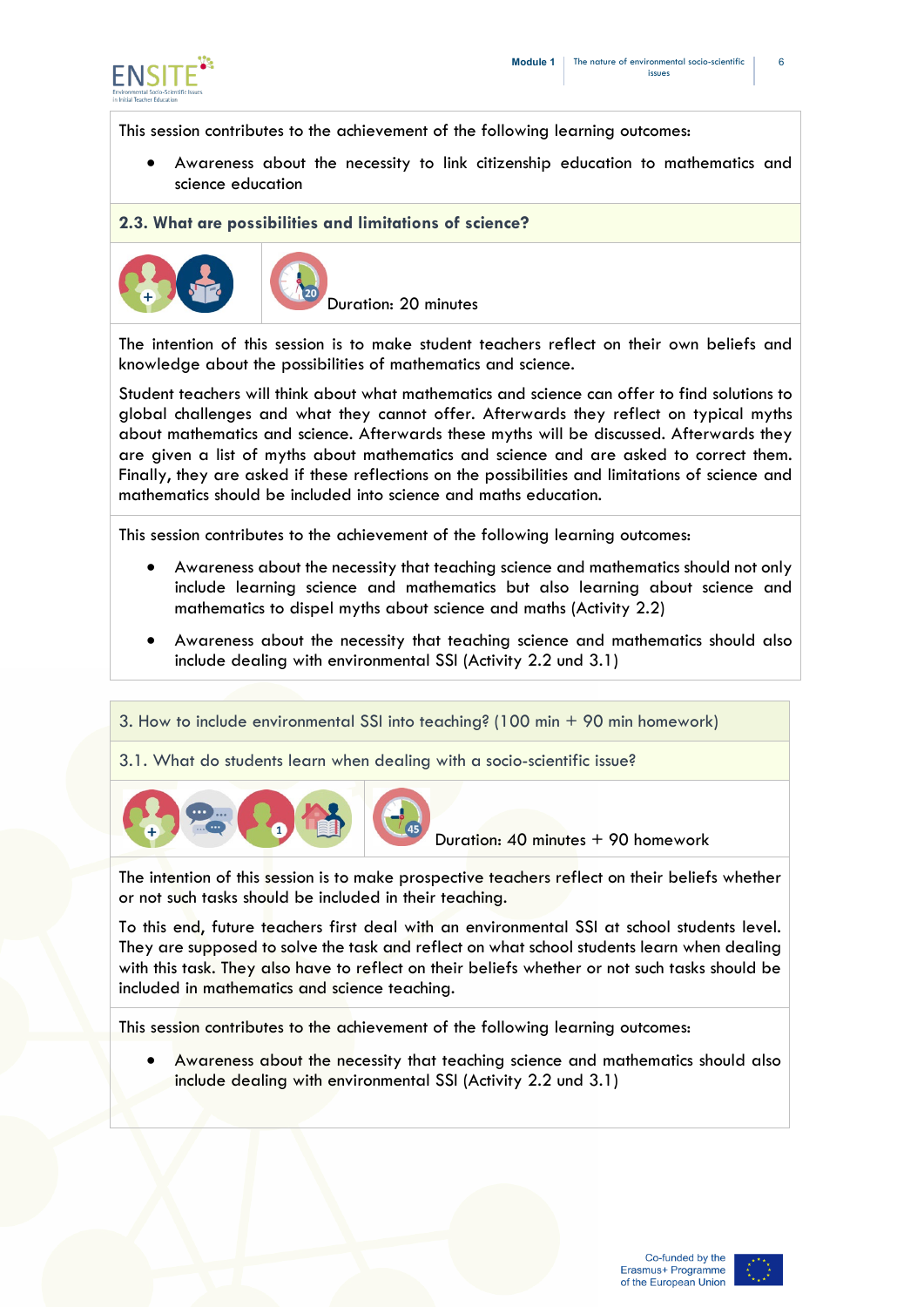





Co-funded by the<br>Erasmus+ Programme<br>of the European Union

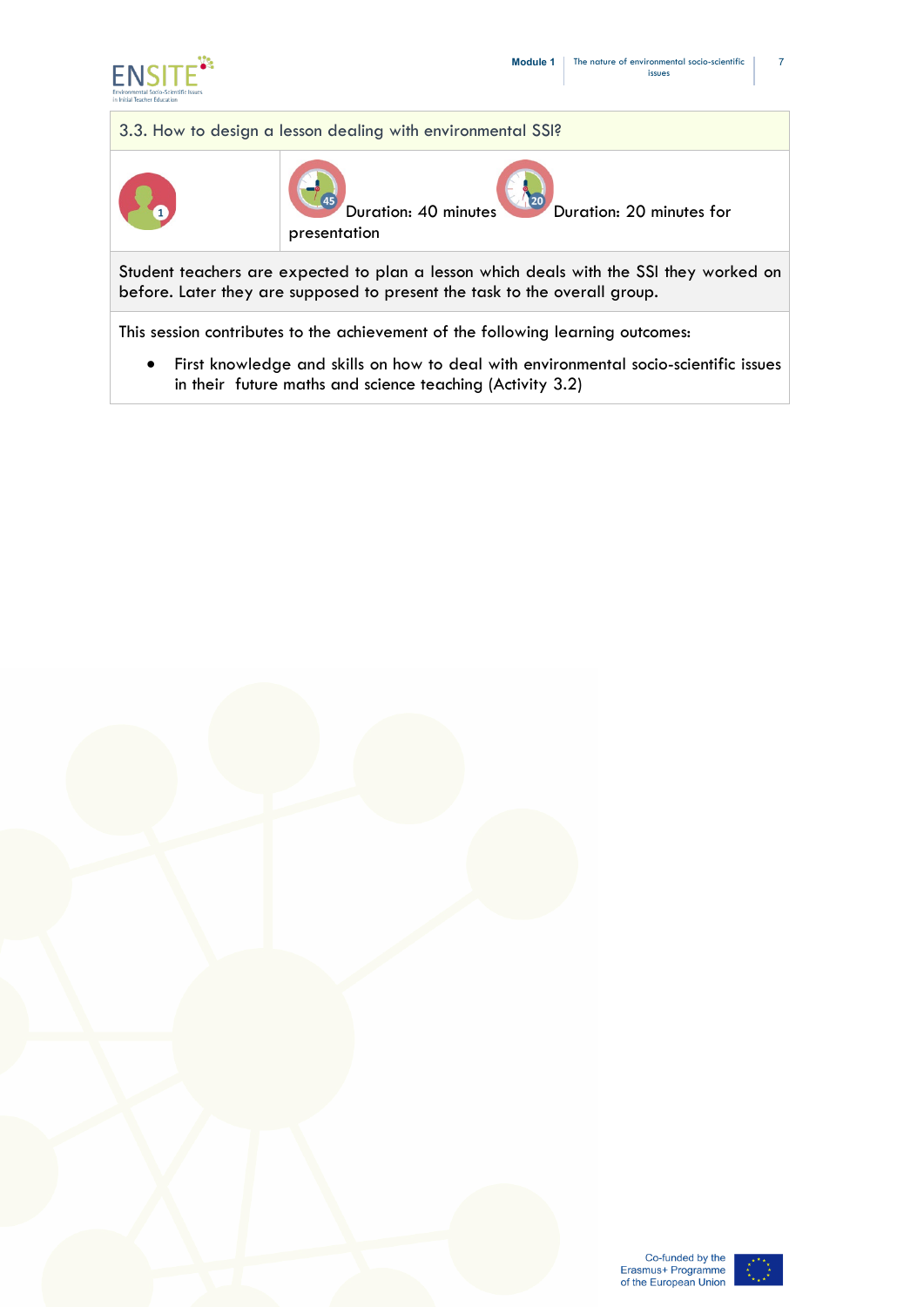

# **Materials and resources**

Presentation 1 (pptx). Teacher Educator "The nature of environmental socio-scientific issues



Readings and students' handouts

Access to computers for internet research and collaborative work



### **Granularity**

- Skip one of the examples of part 3.
- In activity 2.2, skip the reflections about the myths of mathematics and science
- Skip activity 3.2

## **References**

COM (2019): Key Competence development for lifelong learning. DOI: 10.2766/569540





The lesson plan will show to what extend the student teachers understood SSI and